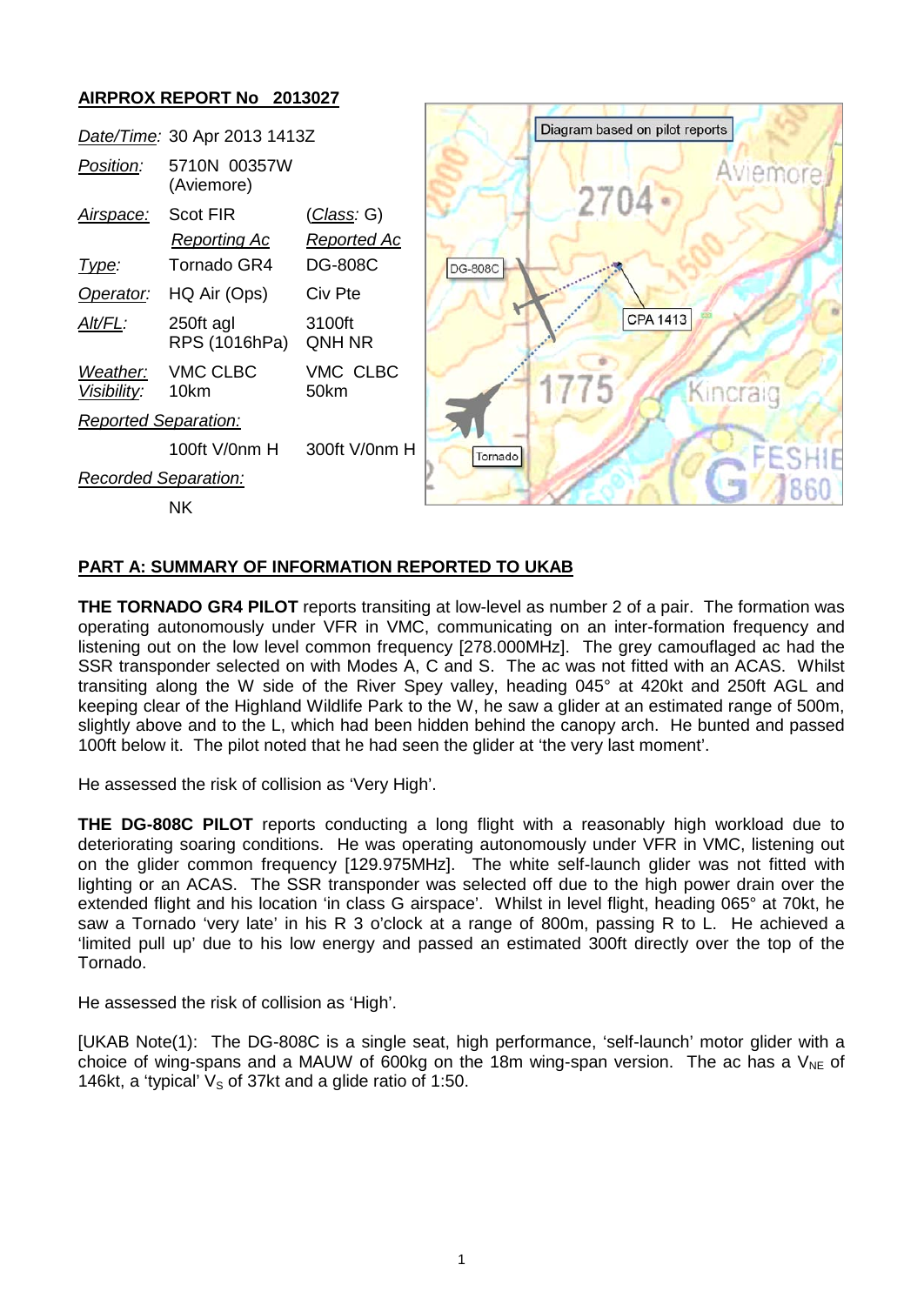

**LOSSIEMOUTH OCCURRENCE SAFETY INVESTIGATION** reports that a pair of Tornado ac was flying a routine formation training mission, conducting a low level route in LFA 14 on Tuesday 30th April 2013.

### Summary

On the day in question, a formation of 2 x GR4 Tornado ac took off from RAF Lossiemouth at 1055 to conduct low level, air-to-air refuelling and air-to-ground weaponry exercises. During the planning phase the crews briefed a warning NOTAM in the Feshiebridge area, which their track was planned to cross; however, as this was a warning and not an 'avoid', the crews elected not to change the plan but to maintain a good look-out.

The glider pilot planned a navigation exercise from Portmoak A/D in Kinross, returning to Portmoak via Dufftown, Maylodge, Loch Laggan and Rhynie. He took off just before 1000 on a flight that was to last 6hr 42min. The ac was a self-launch glider equipped with a stowable engine but following initial launch, the engine remained retracted for the entirety of the flight. The glider pilot's altitude was dictated by the prevailing soaring conditions which, at the time of the incident, had deteriorated.

The Tornado sortie proceeded as planned with the formation remaining on the planned route. As the formation returned to base they were flying NE bound, in LFA 14 at 250ft agl, generally following the course of the River Spey. At approximately 1413 the pilot of the number 2 ac saw a glider at an estimated range of 500m, slightly above and slightly to the L, tracking E. The pilot bunted to avoid a mid-air collision. The glider pilot pulled up, gaining about 50ft in altitude as the Tornado passed under and adjacent to him coming within an estimated 100ft vertically. No other crew member in the formation saw the glider.

#### **Observations**

The incident occurred in Class G airspace in a notified LFA with consistently high levels of fast-jet operations.

The crews were well briefed before the sortie, including the warning NOTAM at Feshiebridge, which was cancelled during the sortie, 45min before the incident.

It is possible the Tornado's canopy arch obscured the glider until the last moment; however, it also presented as a small white ac on a white background.

No specific flight safety recommendations can be made; both pilots were entitled airspace users in class G airspace where the principle of 'see and avoid' is used to prevent collision. However, military crews must remain aware that light aircraft, including gliders, can and will operate in class G, from low level below radar coverage, to higher altitudes.